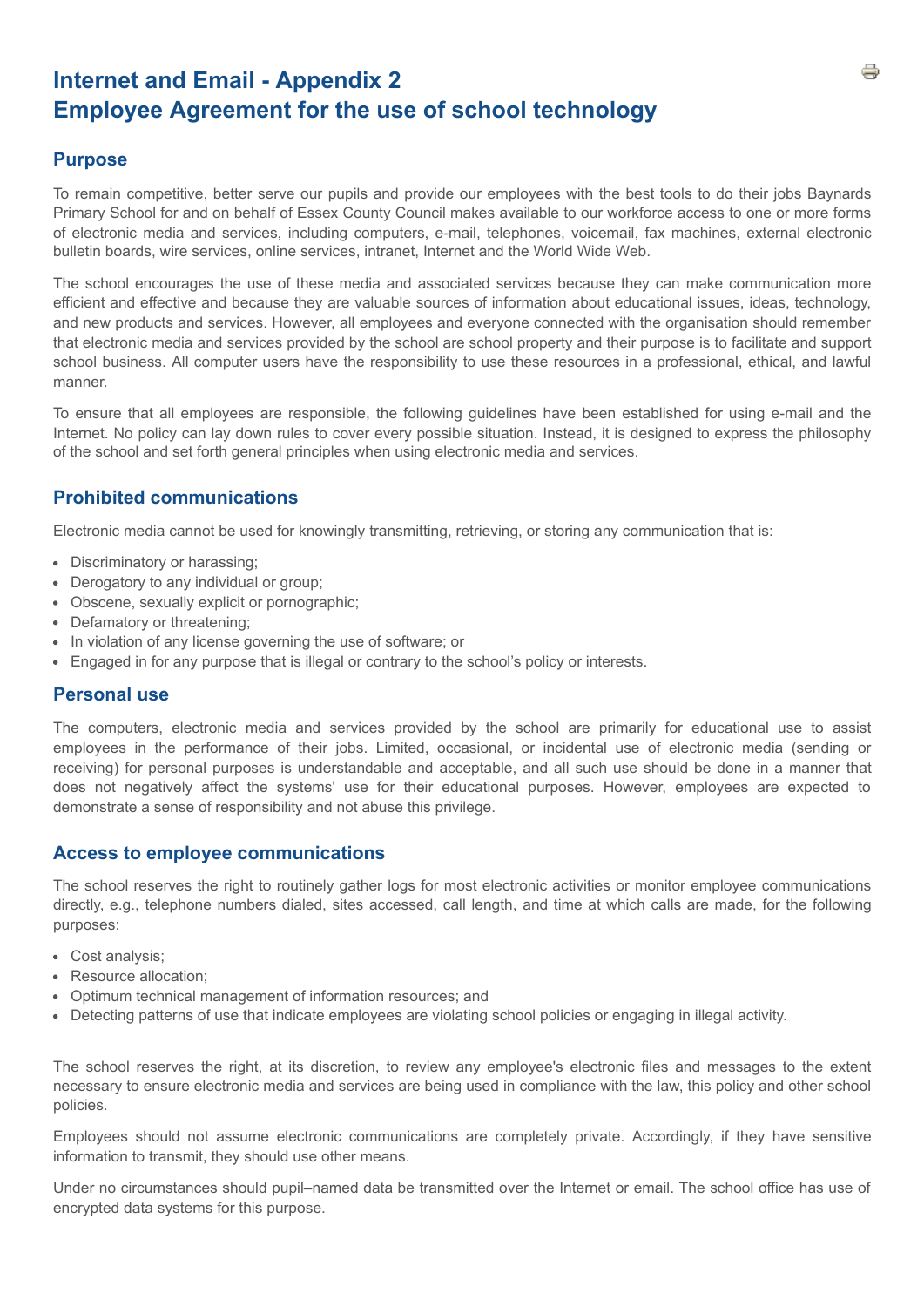## **Software**

To prevent computer viruses from being transmitted through the school's computer system, unauthorized downloading of any unauthorized software is strictly prohibited. Only software registered through the school may be downloaded. Employees should use virus trapping software on any home computer that is used to download planning or other information onto the school computers. Employees should contact the headteacher if they have any questions.

## **Security/appropriate use**

Employees must respect the confidentiality of other individuals' electronic communications. Except in cases in which explicit authorization has been granted by school management, employees are prohibited from engaging in, or attempting to engage in:

- hacking or obtaining access to systems or accounts they are not authorized to use;
- using other people's log-ins or passwords;
- breaching, testing, or monitoring computer or network security measures.

No e-mail or other electronic communications can be sent that attempt to hide the identity of the sender or represent the sender as someone else.

Electronic media and services should not be used in a manner that is likely to cause network congestion or significantly hamper the ability of other people to access and use the system.

Anyone obtaining electronic assess to other companies' or individuals' materials must respect all copyrights and cannot copy, retrieve, modify or forward copyrighted materials except as permitted by the copyright owner.

# **Encryption**

Employees can use encryption software supplied to them by the systems administrator for purposes of safeguarding sensitive or confidential business information. Employees who use encryption on files stored on a school computer must provide their supervisor with a sealed hard copy record (to be retained in a secure location) of all of the passwords and/or encryption keys necessary to access the files.

# **Participation in online forums**

Employees should remember that any messages or information sent on school-provided facilities to one or more individuals via an electronic network - for example, Internet mailing lists, bulletin boards, and online services - are statements identifiable and attributable to the school.

The school recognises that participation in some forums might be important to the performance of an employee's job. For instance, an employee might find the answer to a technical problem by consulting members of a news group devoted to the technical area.

# **Violations**

Any employee who abuses the privilege of their access to e-mail or the Internet in violation of this policy will be subject to corrective action, including possible disciplinary action, legal action, and criminal liability.

### **Advice to staff on the use of social networking sites**

There have been many issues with Facebook and other social networking sites in schools over the last couple of years.

The internet is a public domain not a private one and staff in schools must be aware that information which they share and post is accessible to the public at large.

It is therefore particularly important that staff do not name or discuss individuals – pupils, staff, parents or governors – on social networking sites. To do so would constitute a serious breach of confidentiality and data protection procedures.

All staff in schools must also be aware that they are particularly vulnerable to accusations of inappropriate behaviour, even outside of school, and that these could potentially give rise to the involvement of the GTC and formal disciplinary procedures.

All school staff, particularly teachers, risk exposure in the press and potential complaints to headteachers, governors and the Local Authority when information posted on the Internet suggests behaviour which compromises their position as role